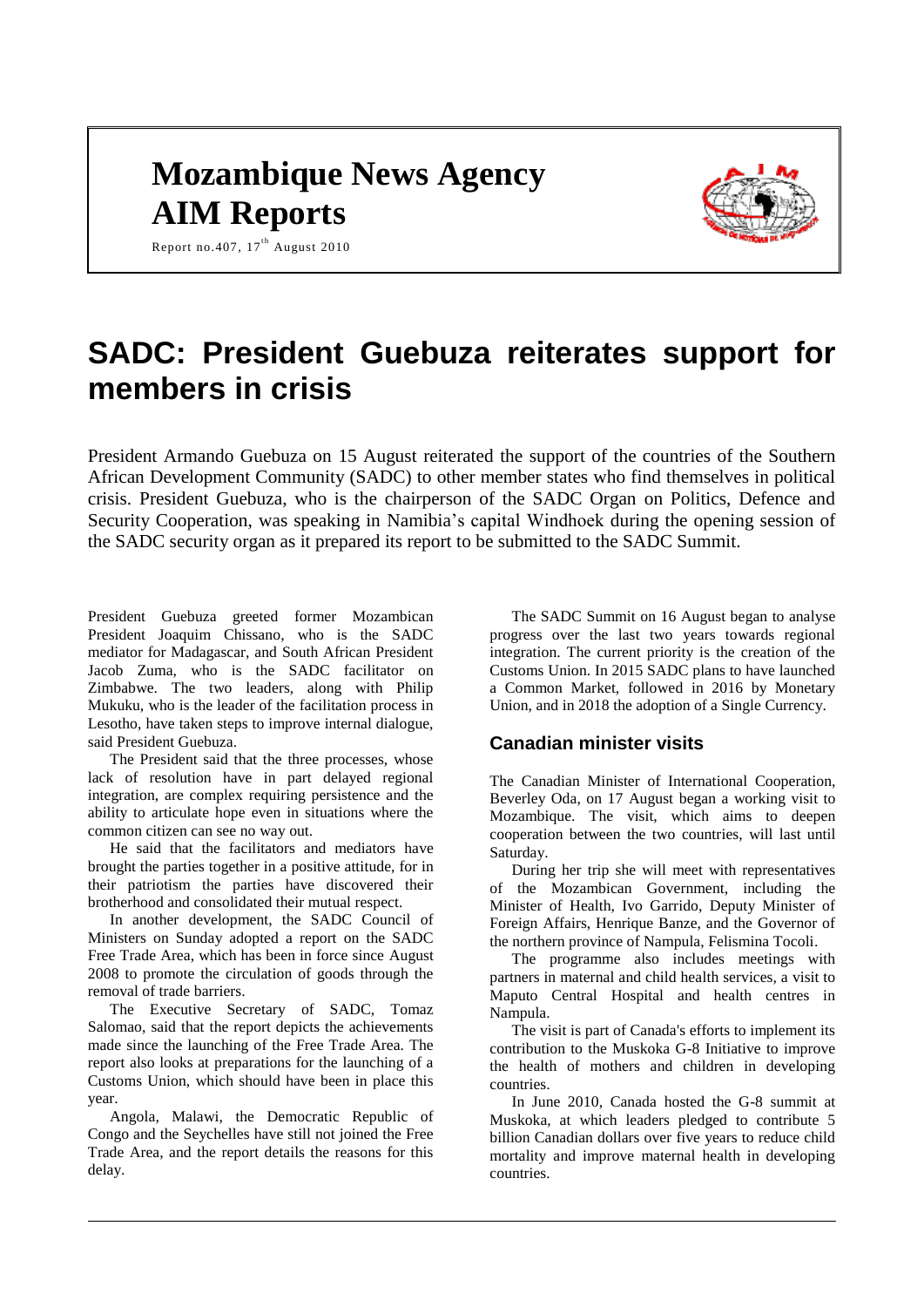#### **Private companies to run three roads**

Three major sections of road that have recently been upgraded will be maintained by private companies, reports the daily paper "Noticias" on 17 August.

The National Road Administration and the Road Fund have launched tenders for the concessions on the sections between Maputo and Maxixe, Beira and Machipanda, and Vanduzi and Changara.

The section between Maputo and Maxixe lies on the north-south highway EN1. The stretch from Vanduzi to Changara runs parallel to the border with Zimbabwe, and the Beira to Machipanda road runs from the coastal city to the Zimbabwe border.

Some of these sections are still undergoing roadworks. The EN1 between Xai-Xai and Chissibuca is due to be completed by early next year.

According to Francisco Pereira, the Chairperson of the Road Fund, the awarding of these concessions should happen later this year and will contribute to the Government's efforts to keep high standards of road maintenance, contributing to road safety.

#### **Pan-African e-Network launched**

The governments of India and Mozambique on 17 August inaugurated in Maputo the Pan-African e-Network Project.

The Project is an Indian initiative aimed at empowering African countries with tele-medicine, teleeducation and the use of technology in the field of governance. India has established a partnership with the African Union that allows for the implementation of the Project throughout the African continent.

The Indian High Commissioner to Mozambique, Ashok Amrohi, told the press that the entire project will cost \$165 million. "We hope to cover all 53 members of the African Union, and so far we have signed accords with 33 nations. Eleven have already commenced installing the project and today twelve countries are launching the project simultaneously".

In Mozambique the project is based at Maputo Central Hospital in a unit jointly inaugurated by the Minister of Science and Technology, Venancio Massingue, Deputy Minister of Health, Nazira Abdul, and the Indian High Commissioner.

Speaking to journalists, Venancio Massingue praised the role of this project in the implementation of the National Policy on Information Technology, and its emphasis on the use of science and technology to leverage development. According to the Minister, in the health sector the project will enable the exchange of information between scientists in Mozambique and India through video conferences and training programmes. Similarly, in the education sector there will be an exchange of experiences between Mozambican and Indian scientists, initially between staff of the University of Eduardo Mondlane (UEM) and the Indian Institute of Science.

Nazira Abdul said that the advantage of this project is that it will enable permanent contact between Indian and Mozambican doctors. "Maputo Central Hospital is Mozambique's referral hospital, and we can now consult online with India. We are going to have contact with doctors and teachers with diverse specialities in India," said Abdul.

## **National Training Centre for tropical fruit processing**

The Mozambican government is building a new National Training Centre for processing tropical fruits in the administrative post of Namialo, in the northern province of Nampula. It will be based in the premises of the Agricultural Research Institute.

The project, funded by the World Bank, is an initiative of the Mozambican government to support competitiveness and development of the private sector in the country. Renovation and equipment will cost about \$2.9 million.

According to Benedict Mualoja, member of the provincial government in Nampula, Mozambique has a vast potential to produce and export tropical fruits. However, the poor quality of tropical fruits processed in Mozambique is one of the major constraints to access exports markets.

### **Private sector invests \$9 million in buses**

The Mozambican Federation of Road Transporters (FEMATRO) is investing \$9 million to import 100 new buses for public transport in Maputo, Matola, Beira, and Nampula.

In Maputo most passengers use the 2,000 private minibuses, which each have the capacity to carry 15 passengers.

Maputo's publicly owned bus company, TPM, is visibly incapable of dealing with the demand. Its fleet includes 190 buses, each with 56 seats, providing less than 20 per cent of transport needs.

According to the chairperson of FEMATRO, Rogerio Manuel, some of the buses, which are being imported from China, have already arrived in Mozambique and are expected to be fully operational by the end of the year.

According to Rogerio Manuel the new buses - Ashok Leyland with 80 seats each - are adequate for the challenges posed by Mozambican roads. Expressing his trust in the new buses, Manuel said, "we discussed with experts and from what we have heard and seen, these are buses that will succeed in our market".

*This is a condensed version of the AIM daily news service – for details contact [aim@aim.org.mz](mailto:aim@aim.org.mz)*

\_\_\_\_\_\_\_\_\_\_\_\_\_\_\_\_\_\_\_\_\_\_\_\_\_\_\_\_\_\_\_\_\_\_\_\_\_\_\_\_\_\_\_\_\_\_\_\_\_\_\_\_\_\_\_\_\_\_\_\_\_\_\_\_\_

\_\_\_\_\_\_\_\_\_\_\_\_\_\_\_\_\_\_\_\_\_\_\_\_\_\_\_\_\_\_\_\_\_\_\_\_\_\_\_\_\_\_\_\_\_\_\_\_\_\_\_\_\_\_\_\_\_\_\_\_\_\_\_\_\_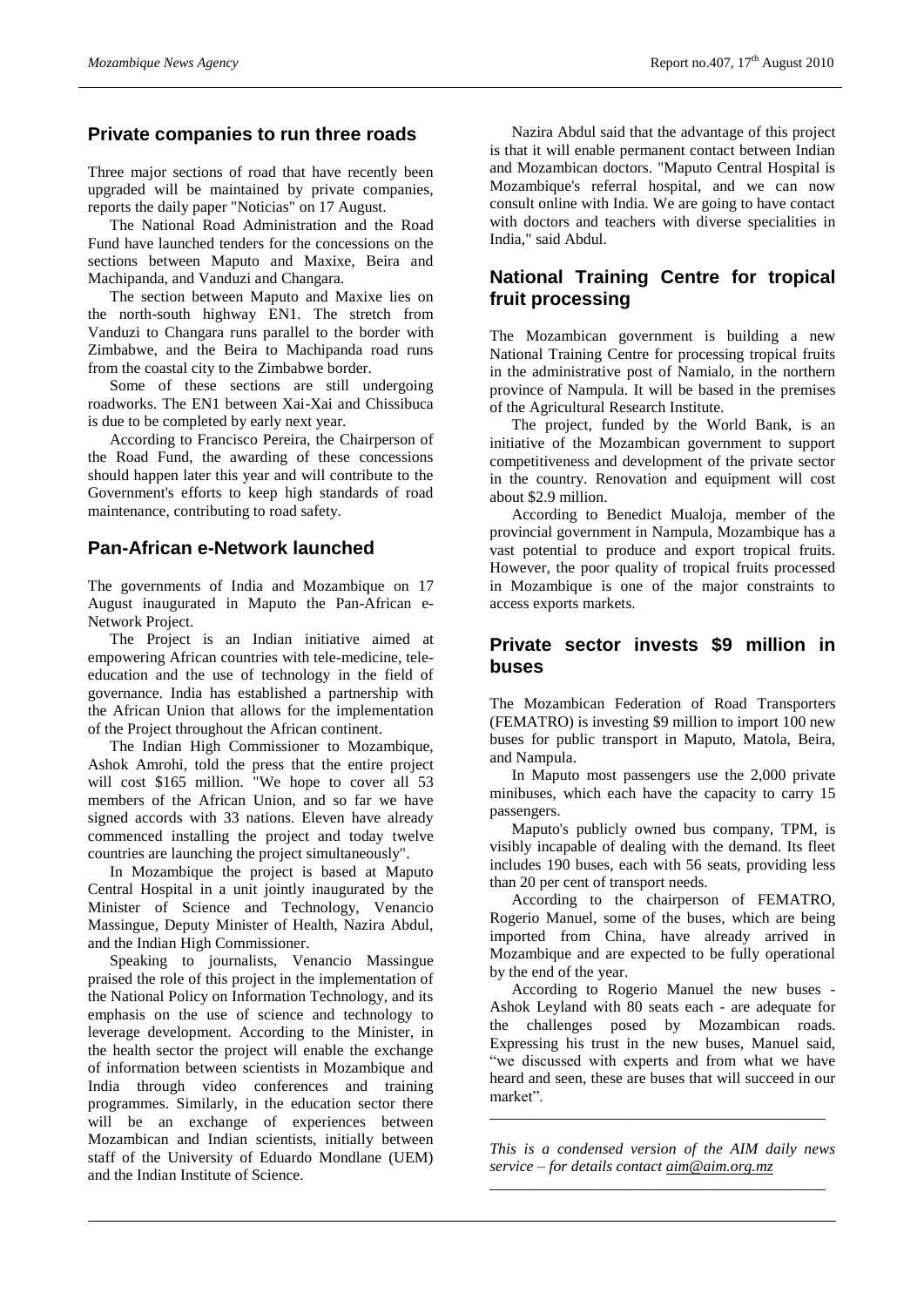## **EIB to finance peri-urban electrification**

The Mozambican public electricity company (EDM) and European Investment Bank (EIB) have signed a loan agreement for €44 million for the implementation of projects to supply electricity to peri-urban areas in the main towns and villages across the country.

It is estimated that the initiative will benefit over 93, 000 new customers who will be connected to the national grid.

This will involve upgrading existing electrical substations and transformers in the provinces of Maputo, Manica, Nampula, Tete and Cabo Delgado.

The project is part of a five-year government program for the expansion of the national grid and to connect new customers. It will be also funded by the World Bank, OPEC Fund, Arab Fund and the Mozambican government.

EIB has also announced that it will disburse  $€700,000$  to finance technical and economic feasibility studies on the Mozambican Integrated Transmission Backbone System (also known as CESUL).

The project includes the construction of a 1,400 kilometres long high-voltage transmission line linking Mozambique's central and southern regions.

Feasibility studies for this project are expected to be completed by the end of February 2011.

Estimates put at \$2.4 billion the total cost for the full implementation of the project that is scheduled to be completed by 2016.

### **Germany grants €47 million for education**

The Mozambican and German governments in Maputo on 13 August signed an agreement under which the German Development Bank (KFW) will disburse \$47 million to support the Common Fund that co-finances the implementation of Mozambique's Strategic Plan for the Education Sector 2010-2013.

The strategic plan was designed to improve the quality of education to boost Mozambique's economic and social development by expanding access, particularly for women, and strengthen capacity building in the areas of political education, planning and management.

The agreement was signed by the Governor of the Mozambique's Central Bank, Ernesto Gove and the Director of KFW, Ralf Orlik.

Speaking shortly after the signing ceremony, Gove said this is the fourth funding granted by the German government to support the Common Fund, totalling  $£112$  million since 2001. "This shows the confidence of the donors for programmes being implemented by Mozambique, particularly at a time when several countries are seeking to tackle imbalances originating from the global financial crises," said Gove.

## **Foreign direct investment soars by 400 per cent**

Foreign Direct Investment (FDI) in Mozambique soared by 400 per cent in the first half of 2010 compared to the same period last year, according to the Investment Promotion Centre (CPI).

In the first half of 2010, CPI approved 82 projects and 38 reinvestments, worth a total of \$601.2 million. According to CPI, 53.62 per cent of these investments are in the agribusiness sector, which are expected to generate about 7,000 new jobs.

Portugal tops the list of foreign investors in the first half of 2010. With investments amounting \$58.9 million, Portugal were ahead of Italy, Spain, China and South Africa - the latter being the major foreign investor in the first half of 2009.

Norway was the largest foreign investor in Mozambique in 2009, with two projects approved by CPI worth \$742.3 million.

As for domestic investment, CPI approved projects worth \$20.3 million in 2010, down from \$34 million from the same period last year.

#### **Economy grew 7.2 per cent in first half of 2010**

Mozambique's economy grew by 7.2 per cent in the first half of 2010, while the Gross Domestic Product (GDP) grew 9.5 per cent, with inflation reaching 5.7 per cent.

These figures were released in Maputo on 10 August by the government spokesperson Alberto Nkutumula after a meeting of the Council of Ministers.

Nkutumula also said that country's exports reached \$456 million in the first quarter of 2010. As for Mozambique's foreign currency reserves, they stood at \$1.742 billion in June.

Mozambique's economy was seriously hit by rising international oil prices, which had a negative impact on the prices of consumer goods and services.

Mozambique's economy has also suffered from the strengthening of both the US dollar and the South African rand.

The economy was also affected by the delay by the country's main donors in disbursing general budget support for this year. This delay happened in the first quarter of 2010, with the funds only being made available at the end of March.

\_\_\_\_\_\_\_\_\_\_\_\_\_\_\_\_\_\_\_\_\_\_\_\_\_\_\_\_\_\_\_\_\_\_\_\_\_\_\_\_\_\_\_\_\_\_\_\_\_\_\_\_\_\_\_\_\_\_\_\_\_\_\_\_\_

For an in depth analysis of events, read MozambiqueFile. Subscription rates are individuals \$40 institutions US\$50. Send an International Money Order to AIM, CP 896, Maputo, Mozambique.

\_\_\_\_\_\_\_\_\_\_\_\_\_\_\_\_\_\_\_\_\_\_\_\_\_\_\_\_\_\_\_\_\_\_\_\_\_\_\_\_\_\_\_\_\_\_\_\_\_\_\_\_\_\_\_\_\_\_\_\_\_\_\_\_\_